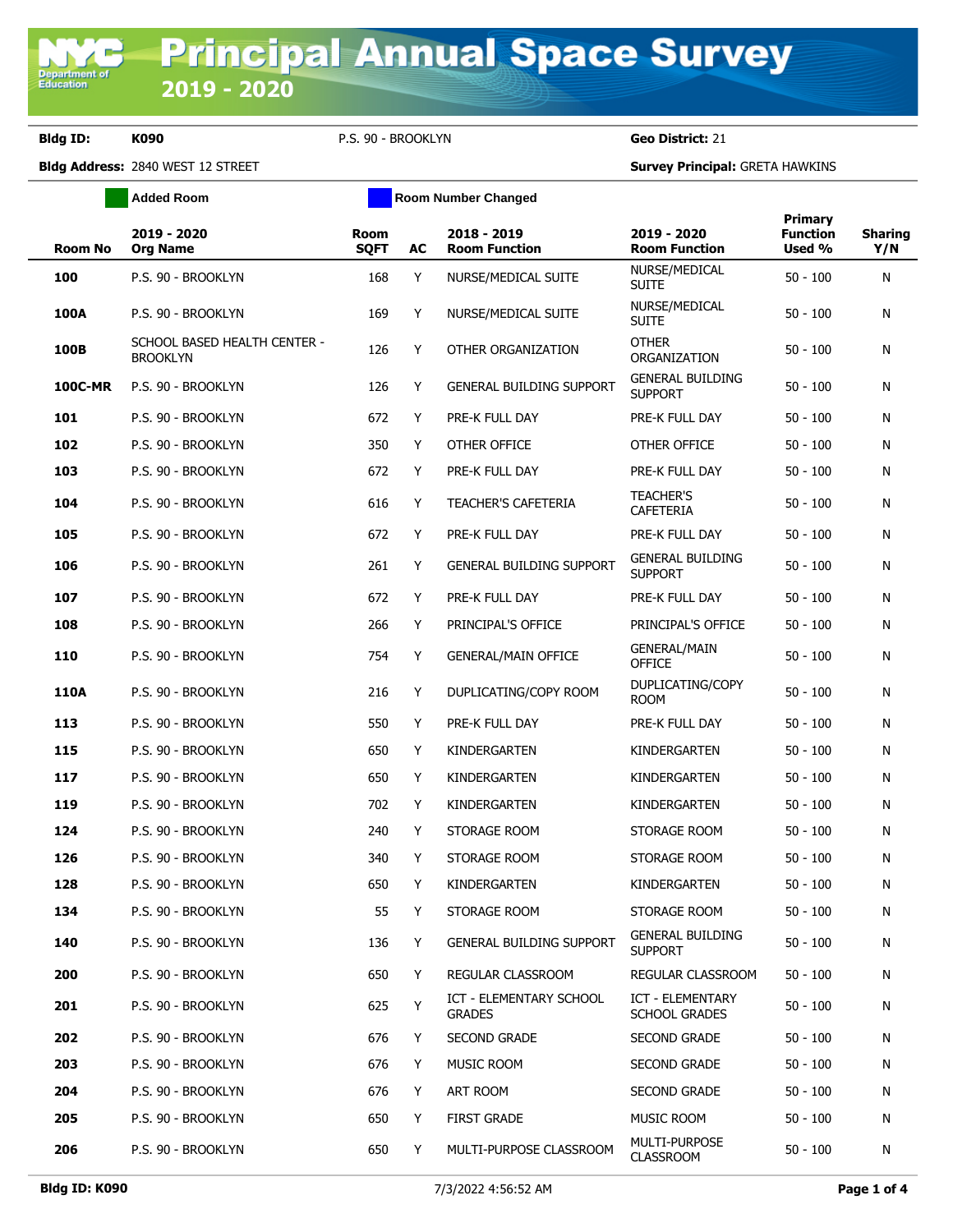**Bldg ID: K090** P.S. 90 - BROOKLYN **Geo District:** 21

**Added Room Room Room Number Changed** 

**Bldg Address:** 2840 WEST 12 STREET **Survey Principal:** GRETA HAWKINS

| <b>Room No</b> | 2019 - 2020<br><b>Org Name</b>                  | Room<br><b>SQFT</b> | AC | 2018 - 2019<br><b>Room Function</b>     | 2019 - 2020<br><b>Room Function</b>       | <b>Primary</b><br><b>Function</b><br>Used % | <b>Sharing</b><br>Y/N |
|----------------|-------------------------------------------------|---------------------|----|-----------------------------------------|-------------------------------------------|---------------------------------------------|-----------------------|
| 207            | P.S. 90 - BROOKLYN                              | 650                 | Y  | MUSIC ROOM                              | MUSIC ROOM                                | $50 - 100$                                  | N                     |
| 208            | P.S. 90 - BROOKLYN                              | 650                 | Y  | DANCE ROOM                              | <b>TEACHER'S ROOM</b>                     | 50 - 100                                    | N                     |
| 211/213        | P.S. 90 - BROOKLYN                              | 1020                | Y  | LIBRARY                                 | LIBRARY                                   | $0 - 19$                                    | N                     |
| 212            | SCHOOL BASED HEALTH CENTER -<br><b>BROOKLYN</b> | 252                 | Y  | OTHER ORGANIZATION                      | <b>OTHER</b><br>ORGANIZATION              | $50 - 100$                                  | N                     |
| 215            | P.S. 90 - BROOKLYN                              | 338                 | Y  | MULTI-PURPOSE CLASSROOM                 | MULTI-PURPOSE<br><b>CLASSROOM</b>         | $50 - 100$                                  | N                     |
| 217            | P.S. 90 - BROOKLYN                              | 676                 | Y  | <b>FIRST GRADE</b>                      | <b>FIRST GRADE</b>                        | $50 - 100$                                  | N                     |
| 219            | P.S. 90 - BROOKLYN                              | 650                 | Y  | <b>FIRST GRADE</b>                      | <b>FIRST GRADE</b>                        | $50 - 100$                                  | N                     |
| 224            | P.S. 90 - BROOKLYN                              | 350                 | Y  | SCIENCE DEMO ROOM                       | SCIENCE DEMO ROOM                         | $50 - 100$                                  | N                     |
| 226            | P.S. 90 - BROOKLYN                              | 650                 | Y  | <b>FIRST GRADE</b>                      | <b>FIRST GRADE</b>                        | $50 - 100$                                  | N                     |
| 228            | P.S. 90 - BROOKLYN                              | 625                 | Y  | <b>FIRST GRADE</b>                      | <b>FIRST GRADE</b>                        | $50 - 100$                                  | N                     |
| 300            | P.S. 90 - BROOKLYN                              | 650                 | Y  | FIFTH GRADE                             | <b>FIFTH GRADE</b>                        | $50 - 100$                                  | N                     |
| 301            | P.S. 90 - BROOKLYN                              | 625                 | Y  | FIFTH GRADE                             | <b>FIFTH GRADE</b>                        | $50 - 100$                                  | N                     |
| 302            | P.S. 90 - BROOKLYN                              | 676                 | Y  | <b>FIFTH GRADE</b>                      | SCIENCE PREP ROOM                         | $50 - 100$                                  | N                     |
| 303            | P.S. 90 - BROOKLYN                              | 650                 | Y  | <b>FIFTH GRADE</b>                      | <b>FIFTH GRADE</b>                        | $50 - 100$                                  | N                     |
| 304            | P.S. 90 - BROOKLYN                              | 728                 | Y  | <b>COMPUTER LAB</b>                     | <b>COMPUTER LAB</b>                       | $50 - 100$                                  | N                     |
| 305            | P.S. 90 - BROOKLYN                              | 650                 | Y  | <b>FOURTH GRADE</b>                     | <b>FOURTH GRADE</b>                       | $50 - 100$                                  | N                     |
| 306            | P.S. 90 - BROOKLYN                              | 650                 | Y  | <b>FOURTH GRADE</b>                     | <b>FOURTH GRADE</b>                       | $50 - 100$                                  | N                     |
| 307            | P.S. 90 - BROOKLYN                              | 650                 | Y  | <b>FOURTH GRADE</b>                     | <b>SETSS</b>                              | $50 - 100$                                  | N                     |
| 308            | P.S. 90 - BROOKLYN                              | 650                 | Y  | <b>FOURTH GRADE</b>                     | <b>FOURTH GRADE</b>                       | $50 - 100$                                  | N                     |
| 311            | P.S. 90 - BROOKLYN                              | 165                 | Y  | AP'S OFFICE                             | AP'S OFFICE                               | $50 - 100$                                  | N                     |
| 312            | P.S. 90 - BROOKLYN                              | 320                 | Y  | SAVE/SUSPENSION ROOM                    | SAVE/SUSPENSION<br><b>ROOM</b>            | $50 - 100$                                  | N                     |
| 313            | P.S. 90 - BROOKLYN                              | 572                 | Y  | INDIVIDUALIZED EDUCATION<br><b>PLAN</b> | INDIVIDUALIZED<br><b>EDUCATION PLAN</b>   | 50 - 100                                    | N                     |
| 315            | P.S. 90 - BROOKLYN                              | 650                 | Y  | THIRD GRADE                             | THIRD GRADE                               | $50 - 100$                                  | N                     |
| 317            | P.S. 90 - BROOKLYN                              | 650                 | Y  | THIRD GRADE                             | THIRD GRADE                               | $50 - 100$                                  | N                     |
| 319            | P.S. 90 - BROOKLYN                              | 650                 | Y  | THIRD GRADE                             | THIRD GRADE                               | $50 - 100$                                  | N                     |
| 324            | P.S. 90 - BROOKLYN                              | 350                 | Y  | STAFF DEVELOPMENT                       | STAFF DEVELOPMENT                         | $50 - 100$                                  | N                     |
| 326            | P.S. 90 - BROOKLYN                              | 650                 | Y  | STAFF DEVELOPMENT                       | STAFF DEVELOPMENT                         | $50 - 100$                                  | N                     |
| 328            | P.S. 90 - BROOKLYN                              | 625                 | Y  | THIRD GRADE                             | THIRD GRADE                               | $50 - 100$                                  | N                     |
| AUD.           | P.S. 90 - BROOKLYN                              | 4290                | Y  | AUDITORIUM                              | AUDITORIUM                                | $50 - 100$                                  | N                     |
| <b>AUD1</b>    | P.S. 90 - BROOKLYN                              | 168                 | Y  | OTHER OFFICE                            | OTHER OFFICE                              | $50 - 100$                                  | N                     |
| <b>B5A</b>     | P.S. 90 - BROOKLYN                              | 384                 | Y  | <b>GENERAL BUILDING SUPPORT</b>         | <b>GENERAL BUILDING</b><br><b>SUPPORT</b> | $50 - 100$                                  | N                     |
| B5-MR          | P.S. 90 - BROOKLYN                              | 81                  | Y  | <b>GENERAL BUILDING SUPPORT</b>         | <b>GENERAL BUILDING</b><br><b>SUPPORT</b> | $50 - 100$                                  | N                     |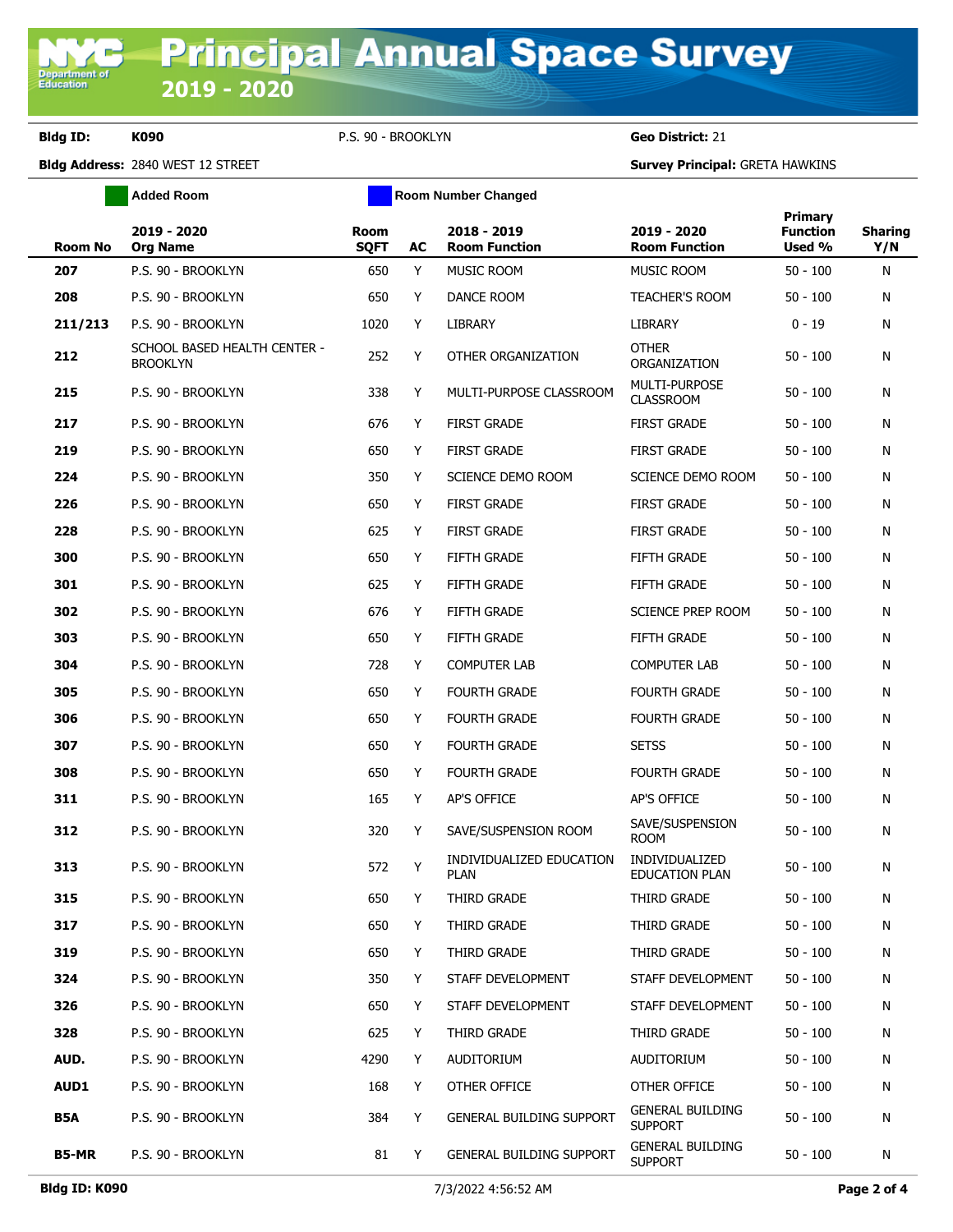**Bldg ID: K090** P.S. 90 - BROOKLYN **Geo District:** 21

**Bldg Address:** 2840 WEST 12 STREET **Survey Principal:** GRETA HAWKINS

|                  | <b>Added Room</b>                                                                                                                                                                            | <b>Room Number Changed</b> |    |                                       |                                           |                                             |                       |
|------------------|----------------------------------------------------------------------------------------------------------------------------------------------------------------------------------------------|----------------------------|----|---------------------------------------|-------------------------------------------|---------------------------------------------|-----------------------|
| <b>Room No</b>   | 2019 - 2020<br><b>Org Name</b>                                                                                                                                                               | Room<br><b>SOFT</b>        | AC | $2018 - 2019$<br><b>Room Function</b> | 2019 - 2020<br><b>Room Function</b>       | <b>Primary</b><br><b>Function</b><br>Used % | <b>Sharing</b><br>Y/N |
| <b>B7</b>        | P.S. 90 - BROOKLYN                                                                                                                                                                           | 112                        | Y  | STORAGE ROOM                          | STORAGE ROOM                              | $50 - 100$                                  | N                     |
| <b>B8-MR</b>     | P.S. 90 - BROOKLYN                                                                                                                                                                           | 348                        | Y  | <b>GENERAL BUILDING SUPPORT</b>       | <b>GENERAL BUILDING</b><br><b>SUPPORT</b> | $50 - 100$                                  | Ν                     |
| <b>BR</b>        | P.S. 90 - BROOKLYN                                                                                                                                                                           | 3150                       | Y  | <b>GENERAL BUILDING SUPPORT</b>       | <b>GENERAL BUILDING</b><br><b>SUPPORT</b> | $50 - 100$                                  | N                     |
| <b>CAF</b>       | P.S. 90 - BROOKLYN                                                                                                                                                                           | 4576                       | Y  | STUDENT CAFETERIA                     | STUDENT CAFETERIA                         | $50 - 100$                                  | N                     |
| <b>GYM</b>       | P.S. 90 - BROOKLYN                                                                                                                                                                           | 3996                       | Y  | <b>GYMNASIUM</b>                      | <b>GYMNASIUM</b>                          | $50 - 100$                                  | Ν                     |
| GYM1             | P.S. 90 - BROOKLYN                                                                                                                                                                           | 135                        | Y  | PARENT'S ROOM                         | PARENT'S ROOM                             | $50 - 100$                                  | N                     |
| GYM <sub>2</sub> | P.S. 90 - BROOKLYN                                                                                                                                                                           | 208                        | Y  | <b>TEACHER'S ROOM</b>                 | <b>TEACHER'S ROOM</b>                     | $50 - 100$                                  | N                     |
| <b>KIT</b>       | P.S. 90 - BROOKLYN                                                                                                                                                                           | 598                        | Y  | <b>KITCHEN</b>                        | <b>KITCHEN</b>                            | $50 - 100$                                  | N                     |
| KIT1             | P.S. 90 - BROOKLYN                                                                                                                                                                           | 192                        | Y  | STORAGE ROOM                          | STORAGE ROOM                              | $50 - 100$                                  | N                     |
| <b>MR-1</b>      | P.S. 90 - BROOKLYN                                                                                                                                                                           | 280                        | Y  | <b>GENERAL BUILDING SUPPORT</b>       | <b>GENERAL BUILDING</b><br><b>SUPPORT</b> | $50 - 100$                                  | N                     |
| $MR-2$           | P.S. 90 - BROOKLYN                                                                                                                                                                           | 171                        | Y  | <b>GENERAL BUILDING SUPPORT</b>       | <b>GENERAL BUILDING</b><br><b>SUPPORT</b> | $50 - 100$                                  | Ν                     |
| <b>OIL</b>       | P.S. 90 - BROOKLYN                                                                                                                                                                           | 621                        | Y  | <b>GENERAL BUILDING SUPPORT</b>       | <b>GENERAL BUILDING</b><br><b>SUPPORT</b> | $50 - 100$                                  | Ν                     |
| <b>RM-1</b>      | P.S. 90 - BROOKLYN                                                                                                                                                                           | 392                        | Y  | <b>GENERAL BUILDING SUPPORT</b>       | <b>GENERAL BUILDING</b><br><b>SUPPORT</b> | $50 - 100$                                  | N                     |
| <b>STO-1</b>     | P.S. 90 - BROOKLYN                                                                                                                                                                           | 784                        | Y  | STORAGE ROOM                          | STORAGE ROOM                              | $50 - 100$                                  | N                     |
|                  | How many hallway bathrooms for students are there in your building?                                                                                                                          |                            |    |                                       |                                           | 6                                           |                       |
|                  | Are any of the student bathrooms being shared by multiple schools?                                                                                                                           |                            |    |                                       |                                           | N                                           |                       |
|                  | Are all the student bathrooms open throughout the day?                                                                                                                                       |                            |    |                                       |                                           | Y                                           |                       |
|                  | Please identify the number of non-instructional spaces, not reported above, being used for<br>instructional purposes, academic intervention services, or therapeutic or counseling services: |                            |    |                                       |                                           | $\mathbf 0$                                 |                       |

**Are any of those non-instructional spaces being shared? N**